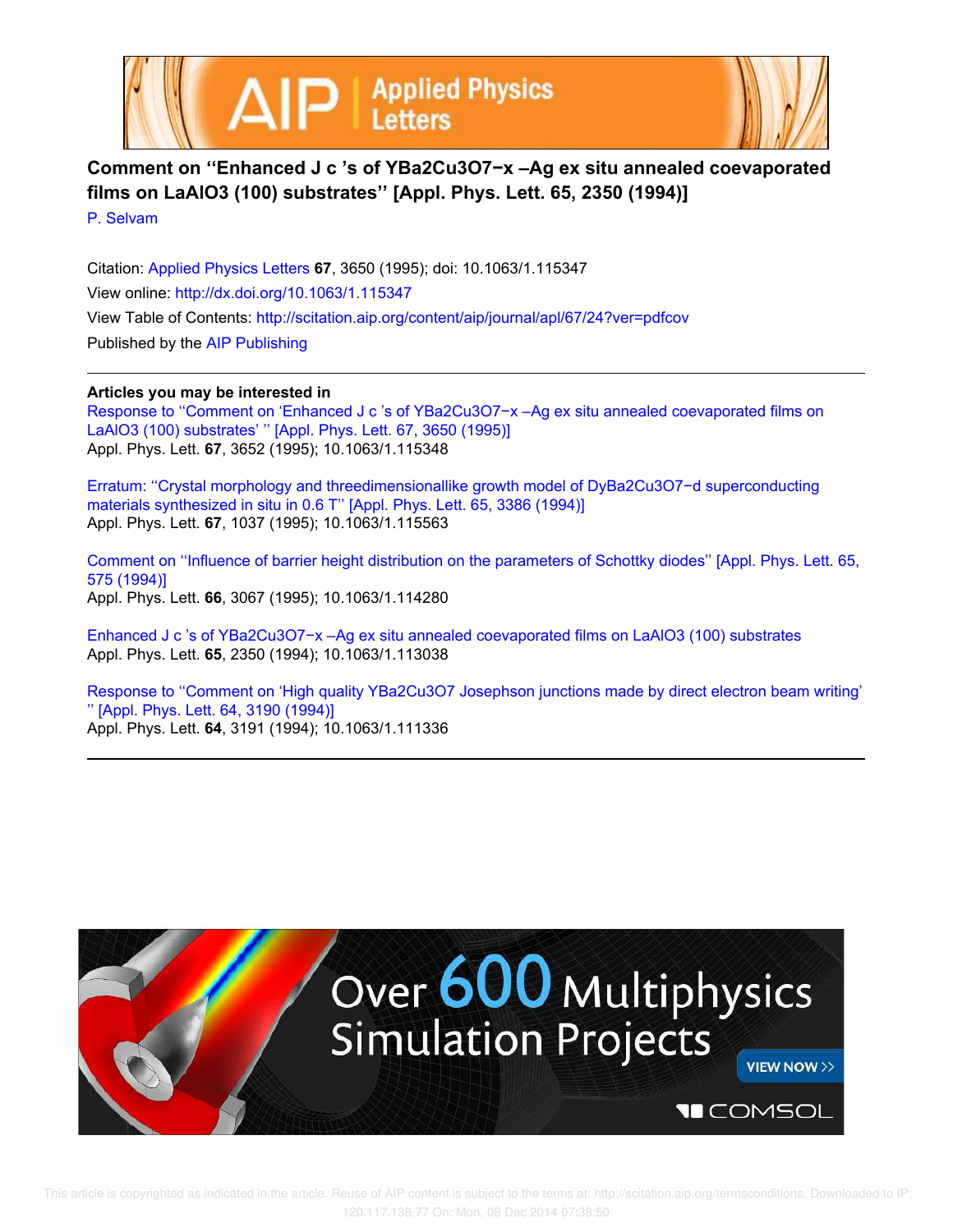## **Comment on ''Enhanced J<sup>c</sup> 's of YBa2Cu3O7**2**x–Ag ex situ annealed coevaporated films on LaAlO<sup>3</sup> (100) substrates'' [Appl. Phys. Lett. 65, 2350 (1994)]**

P. Selvam

*Department of Chemistry, Indian Institute of Technology, Powai, Bombay 400 076, India*

(Received 16 February 1995; accepted for publication 18 October 1995)

In a recent letter, Clausen *et al.*<sup>1</sup> reported a  $5 \times$  increase in critical current density  $J_c$  of Ag-coated YBa<sub>2</sub>Cu<sub>3</sub>O<sub>7-*x*</sub>  $(1 \text{ MA cm}^{-2})$  film compared to the uncoated one  $(0.2 \text{ MA})$  $\rm cm^{-2}$ ) at 77 K. The enhancement is attributed to the superior properties of the former, viz., improved microstructure, crystallinity, and elemental distribution. On the other hand, the Auger electron spectroscopy (AES) results indicate a considerable variation in the reported composition of the film. Almost all the reports, $1-4$  including the one under discussion, show that the elemental concentrations are constant throughout the entire film, i.e., a homogeneous distribution. On the contrary, they have failed to retain the 1-2-3-7 stoichoimetry and are far different from the ideal composition,  $YBa<sub>2</sub>Cu<sub>3</sub>O<sub>7-x</sub>$ .

The composition of  $YBa<sub>2</sub>Cu<sub>3</sub>O<sub>7-x</sub>– Ag film [Fig. 1(a);$ from Ref. 1] differs considerably from the high quality  $YBa<sub>2</sub>Cu<sub>3</sub>O<sub>7-x</sub>$  film or single crystal Figs. 1(b) and 1(c);



FIG. 1. Typical Auger depth profiles of: (a) coevaporated film coated with silver; (b) rf sputtered film; (c) crystal grown by self-flux method.

from Ref. 5. The following can, however, be thought of as possible reasons for the compositional ambiguity encountered in the Ag-coated film, $\frac{1}{1}$  viz., the localized enhancement of copper, preferential sputtering of the components and/or standard sensitivity factors $<sup>6</sup>$  (SSF) used for the quantification</sup> of AES data. No doubt silver enhances the  $J_c$  in the  $YBa<sub>2</sub>Cu<sub>3</sub>O<sub>7-x</sub>$  films but the values<sup>1</sup> are much lower than the reported ones  $(5-14 \text{ MA cm}^{-2})$ .<sup>7,8</sup> The average composition of the coevaporated  $YBa<sub>2</sub>Cu<sub>3</sub>O<sub>7-x</sub> - Ag film<sup>1</sup> is rich in cop$ per and deficient in oxygen, as compared to the laser ablated  $YBa<sub>2</sub>Cu<sub>3</sub>O<sub>7-x</sub>-Ag$  films<sup>9</sup> as well as undoped  $YBa<sub>2</sub>Cu<sub>3</sub>O<sub>7-x</sub>$  films and single crystals.<sup>5</sup> It is, however, nearly constant in the latter cases, close to ideal stoichiometry. Hence, it is tempting to correlate the low  $J_c$  values to the compositional variation.

The significant difference in oxygen concentration  $(\sim 20\%)$  cannot be accounted for the ion-induced oxygen loss alone. At the same time, it is to be noted that the sputtering yields of copper and yttrium are of equal magnitude<sup>10</sup> and that the Ag-coated films show high copper concentration with no proportional change in the yttrium content implying the sputtering induced effects are almost absent. Last, the key problem to quantitative AES measurements is the difficulty encountered in the calibration of the specific Auger signals in terms of elemental concentrations. To over come this, a calibration procedure is often performed to determine the relative sensitivity factors<sup>5,9</sup> (RSF) on stoichiometrically known  $YBa<sub>2</sub>Cu<sub>3</sub>O<sub>7-x</sub>$ . The significant variation in the SSR and RSF values eventually make all the difference in the quantification of the AES data. $5,9,11$ 

In summary, it is not, therefore, unreasonable to conclude that the altered composition is responsible for marginal *J<sup>c</sup>* and that excess copper present as a secondary phase could be the main cause for the scattering in the elemental distribution.

 $2X$ . D. Wu, A. Inam, T. Venkatesan, C. C. Chang, E. W. Chase, P. Barboux,

J. M. Tarascon, and B. Wilkens, Appl. Phys. Lett. **52**, 754 (1988).

<sup>6</sup>L. E. Davis, N. C. MacDonald, P. W. Palmberg, G. E. Riach, and R. E. Weber, *Handbook of Auger Electron Spectroscopy* (Physical Electronics, Eden Prairie, MN, 1976).

 This article is copyrighted as indicated in the article. Reuse of AIP content is subject to the terms at: http://scitation.aip.org/termsconditions. Downloaded to IP: 120.117.138.77 On: Mon, 08 Dec 2014 07:38:50

<sup>&</sup>lt;sup>1</sup>T. Clausen, M. Ejrnæs, M. Olesen, K. Hilger, J. C. Skov, P. Bodin, A. Kuhle, and I. Chorkendorff, Appl. Phys. Lett. **65**, 2350 (1994).

 $3R$ . J. Lin and T. T. Wu, Jpn. J. Appl. Phys. **28**, L2200 (1989).

<sup>4</sup>A. Z. Moshfegh, Y. Q. Wang, Y. Y. Sun, A. Mesarwi, P. H. Hor, and A. Ignatiev, Physica C 218, 396 (1993).

 ${}^{5}E$ . W. Seibt and A. Zalar, Mater. Lett. **11**, 1 (1991).